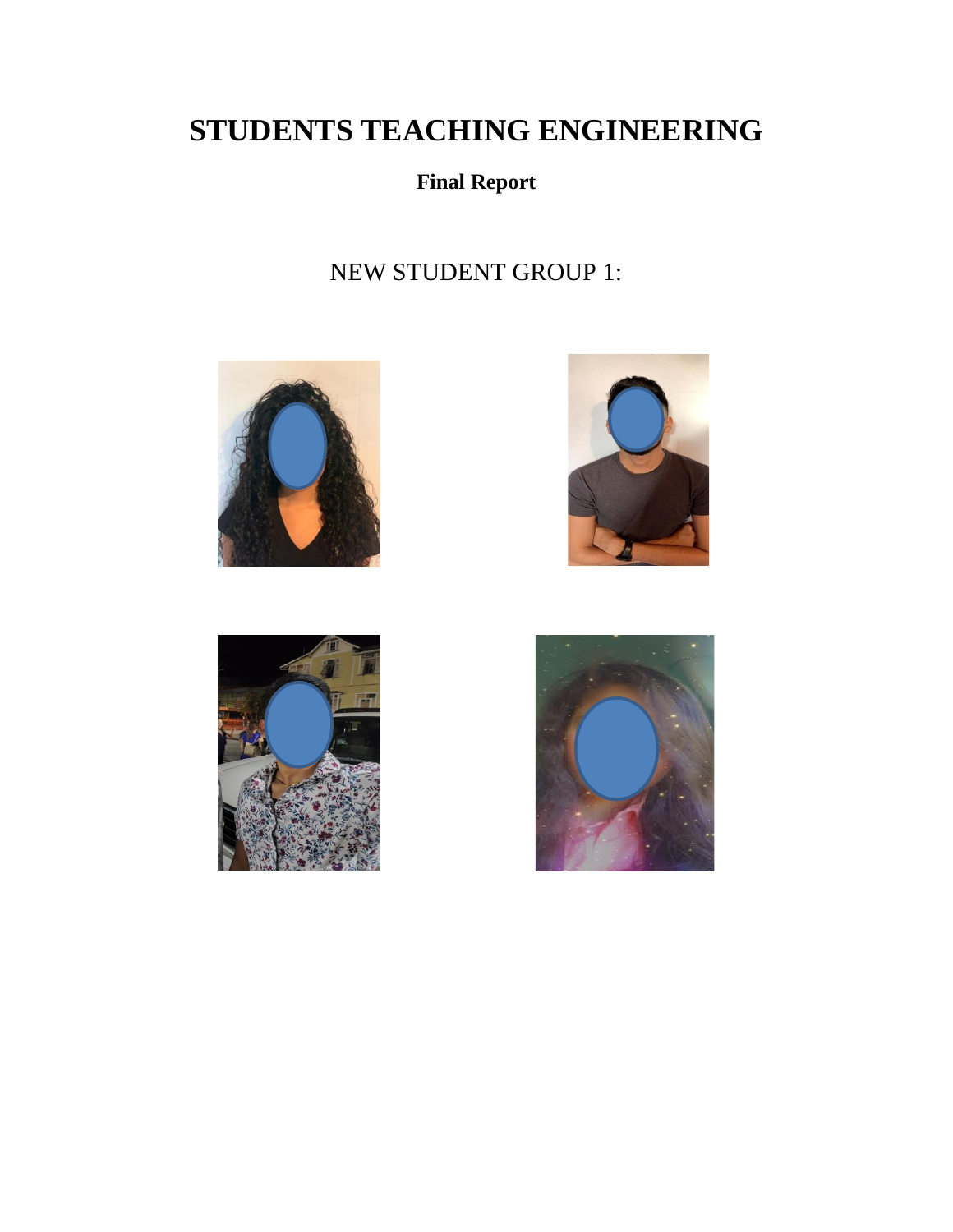#### **"MAKING FACILITIES" AT FLORIDA TECH (K.)**

At the Harris Student Design Center, students are able to make devices or items for class or personal projects, using any of the various features which the center possesses. For example, students are provided with workstations with space for project layout and construction, storage and tools. A welding area is designated for use, as well as a paint spray booth. Students who are in need of cutting or shaping different materials can make use of the Large Format Laser Cutter, Hotwire CNC machine, CNC Plasma Cutter or Proto-MAX WaterJet cutter, depending on the type of material. These are among the several machines available at the Harris Student Design Center. The following link provides the "Hand and Power Tools –Electric" training: <https://support.fit.edu/vividlms/>

Available to students is also the machine shop where subtractive manufacturing is done. Here, tools are available for cutting and welding. Machine shop training to get certification runs for 3-4 weeks. The following link provides the available training: [https://www.fit.edu/machine](https://www.fit.edu/machine-shop/standard-procedures/)[shop/standard-procedures/](https://www.fit.edu/machine-shop/standard-procedures/)

The Evans Library Digital Scholarship Laboratory allows research to be done using digital tools and resources such as Data Curation, Digitization and Spatial Analysis and Visualization. The DSL offers Graphics intensive applications, Interactive computing, Virtual Reality, 3D printing and scanning, Data Management, among others. The following link provides a visual layout of the space:<https://lib.fit.edu/dsl/space/>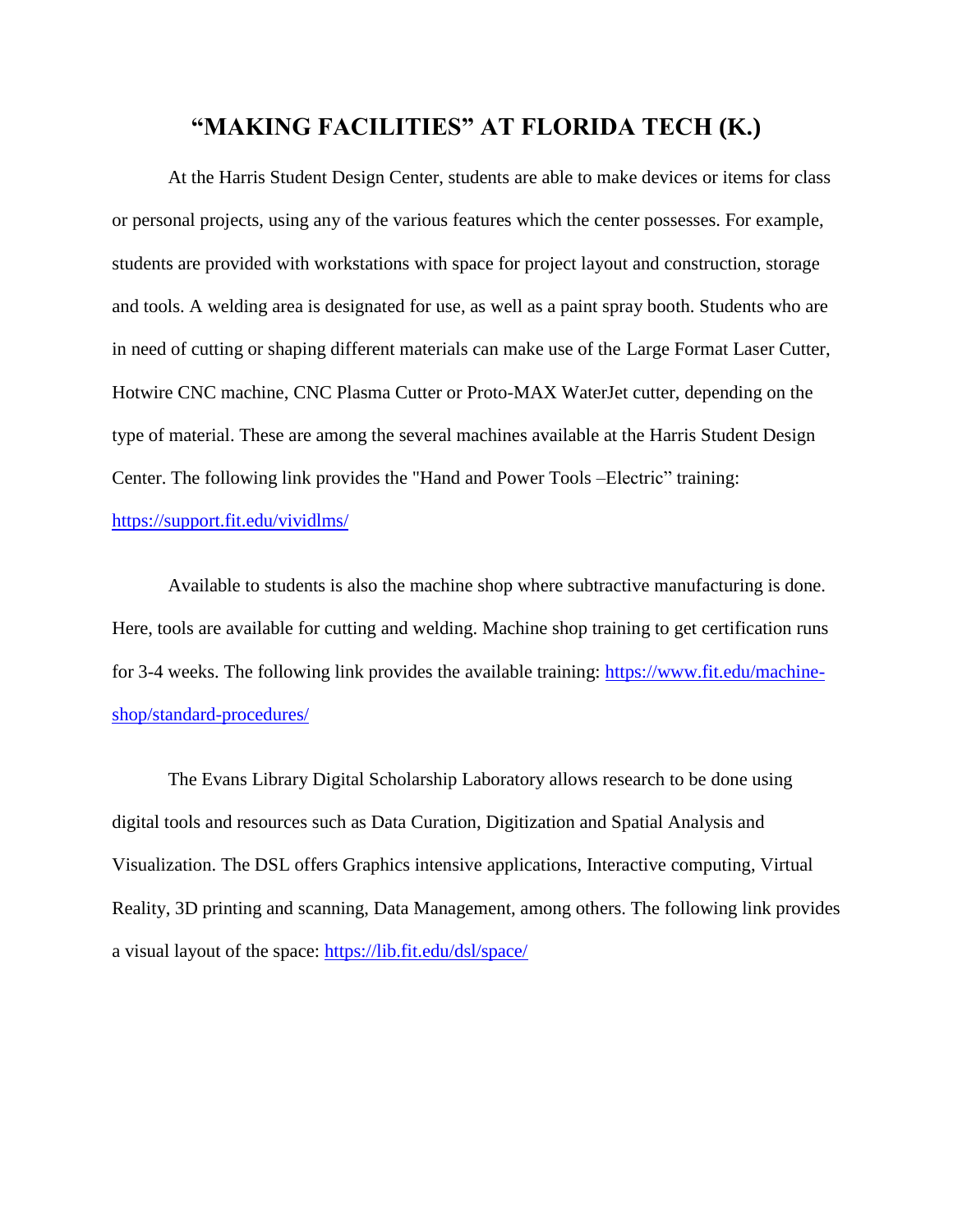#### **Engineering Concept Selected to Teach (V.)**

The visual aid that we will be constructing would be to demonstrate and help explain the concept of differential ailerons used in aircraft control surfaces. This is basically done to reduce adverse yaw when banking or rolling in flight. The structure will be primarily constructed of Styrofoam. A short segment of an airfoil will be carved out of the Styrofoam board displaying the cross-section of the airfoil on both sides. A portion of the trailing edge would be slit down the length in the shape of a V on the underside. This type of slit would allow for the trailing edge to behave as an aileron. However, the upward deflection would be more than the downward deflection to demonstrate the differential aileron concept.

Differential ailerons are used on aircraft to alleviate the undesirable effect known as adverse yaw. This is the tendency of the aircraft to yaw in the opposite direction to the roll. It is caused because the downward deflecting aileron produces more lift, and drag is a by-product of lift. Therefore, the aircraft yaws in the opposite direction to the roll. However, with differential ailerons, the downward deflecting aileron is at a smaller angle to the chord line than the upward deflecting aileron so there would be less drag due to increased lift on the opposite wing during a roll.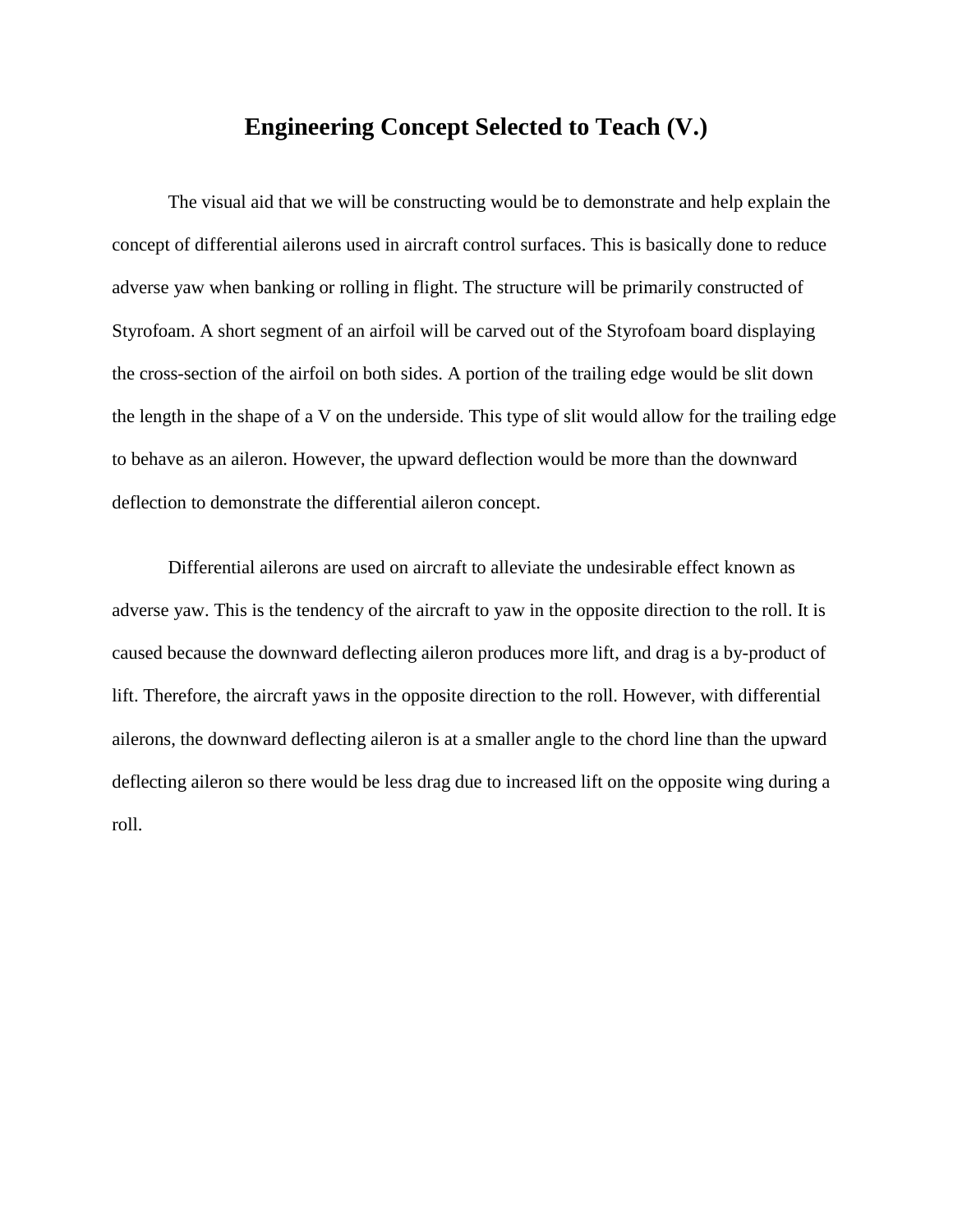#### **Visual Aid and Methodology (V., D., K., N.)**

From the proposed visual aids presented by our group members, we converged to the idea of differential ailerons illustrated by V.. This concept explains and demonstrates differential ailerons as they are used in aircraft control surfaces. Below lists the method that we used in fabricating the visual aid.

We decided to construct an airfoil to showcase differential ailerons because it gave a clear visual representation of what we were trying to illustrate. To construct the airfoil, we used Styrofoam. However, in order to neatly cut the foam, we built a hot wire foam cutter. This cutter was constructed using PVC pipe as the frame with two pipes being parallel to one another held in place by two longer pipes joined to the bottom of the structure. Then, a piece of stainless-steel wire was fixed to each end and pulled tight to get a clean, smooth cut of the foam. The positive and negative wires from a variable voltage power supply were attached to either end of the wires in order for the wire to heat up. Below is a similar design that we gained inspiration from.



Retrieved from:<https://www.flitetest.com/articles/hot-wire-cutting-foam>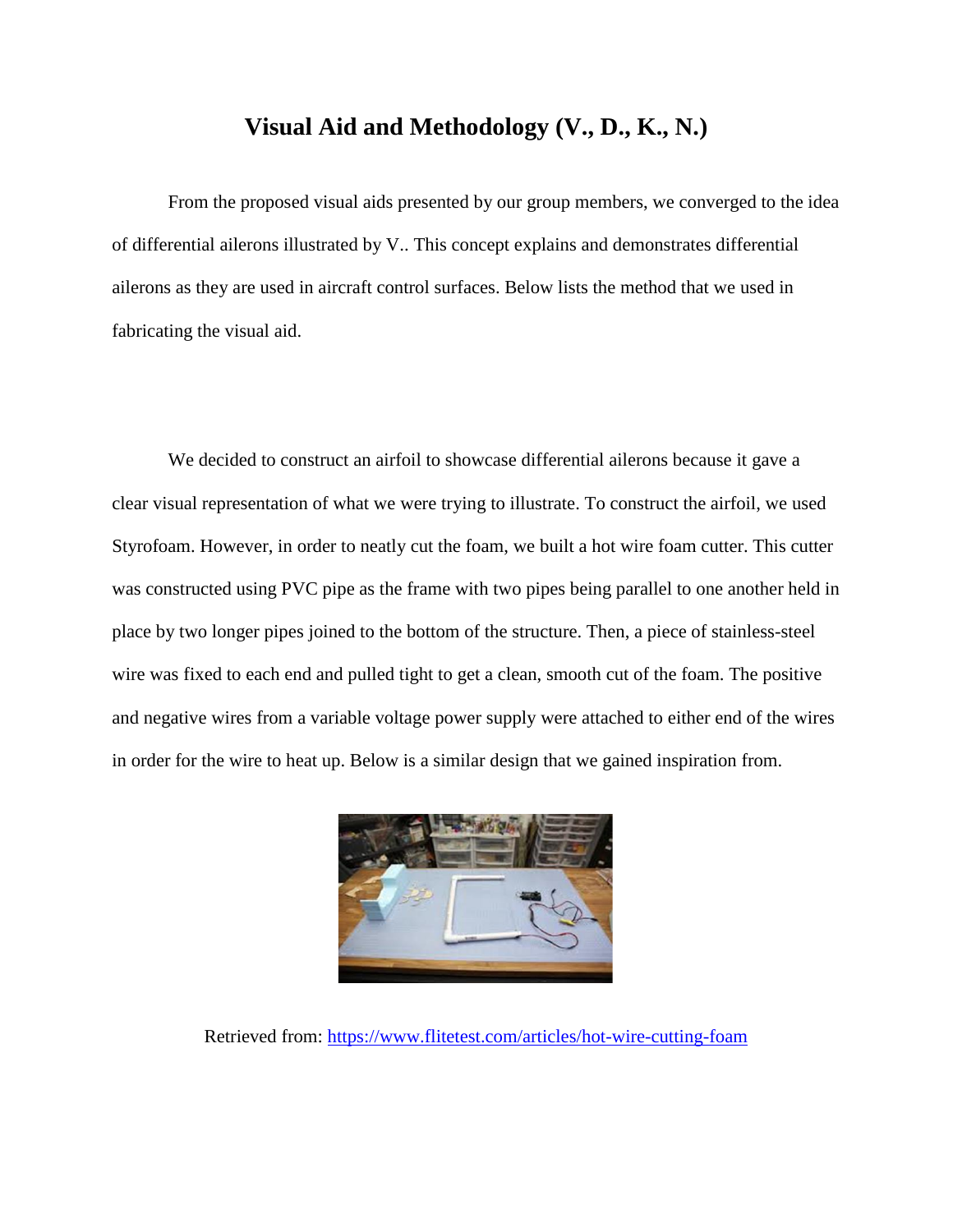To cut out the airfoil, we used an airfoil template from an online source

[\(http://airfoiltools.com/airfoil/details?airfoil=goe387-il\)](http://airfoiltools.com/airfoil/details?airfoil=goe387-il) and printed it. This paper template was used to cut two templates out of a thin piece of wood. These two identical wooden airfoil templates were attached to either side of a sheet of foam, 1½ inches thick. This enabled us to cut the airfoil using the hot wire cutter by sliding the wire around the template.

On either side of the wing, the aileron location was marked and cut out using the cutter. A V-shaped cut on the other side of the wing at the hinge point was made in order for the aileron to be deflected downwards slightly. This allowed for the aileron to be deflected at a greater angle above the chord line than below. It was then attached using tape in order for it to be able to deflect freely. On the upper surface of the aileron, a string was attached to a point on the aileron using a long screw and run to the other side. A rubber band was attached on the underside of each aileron to provide the opposing tension. This allowed for the simultaneous motion of both ailerons with the V cut in the foam limiting the downward deflection angle.

Our visual aid was fabricated at D's residence as well as V's residence, by V., D. and K.. After the first meeting at D's residence, we were able to build the hot wire foam cutter. At a later date, we reconvened at V's residence to construct the airfoil.

Unfortunately, we were unable to use any resources from the Florida Tech "making facilities" to fabricate the project as each group member studies remotely, from Trinidad and Tobago and Kenya. However, we were able to utilize materials that were readily available to us at home.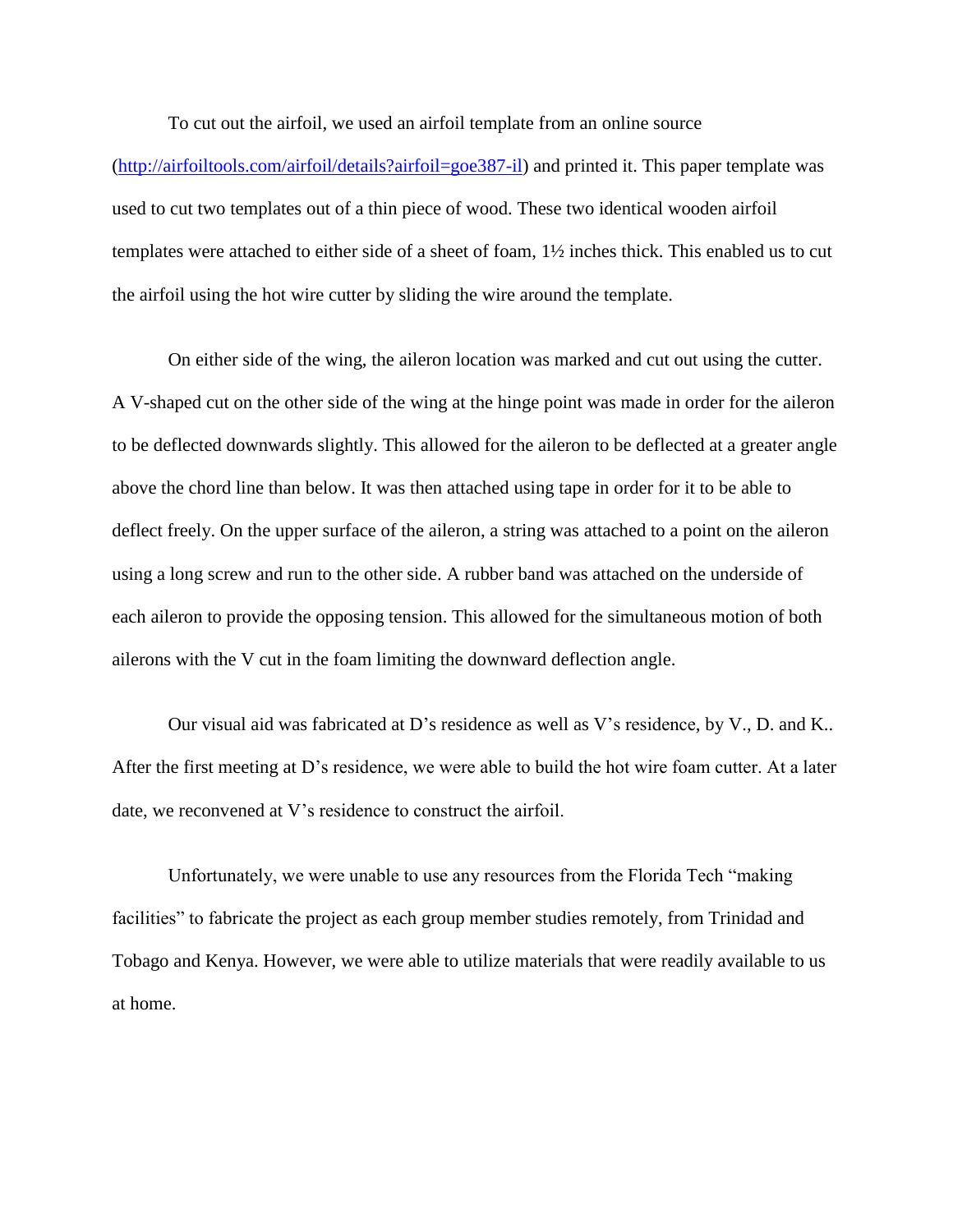

The picture shows the power supply to the left and the wire cutter to the right connected by wires and crocodile clamps.

(Taken at D's residence)



This picture illustrates the process by which the airfoil was cut, using the hot wire cutter and the airfoil template.

(Taken at D's residence)



Airfoil carved using the wire cutter, as seen in the process above. (Taken at V's residence)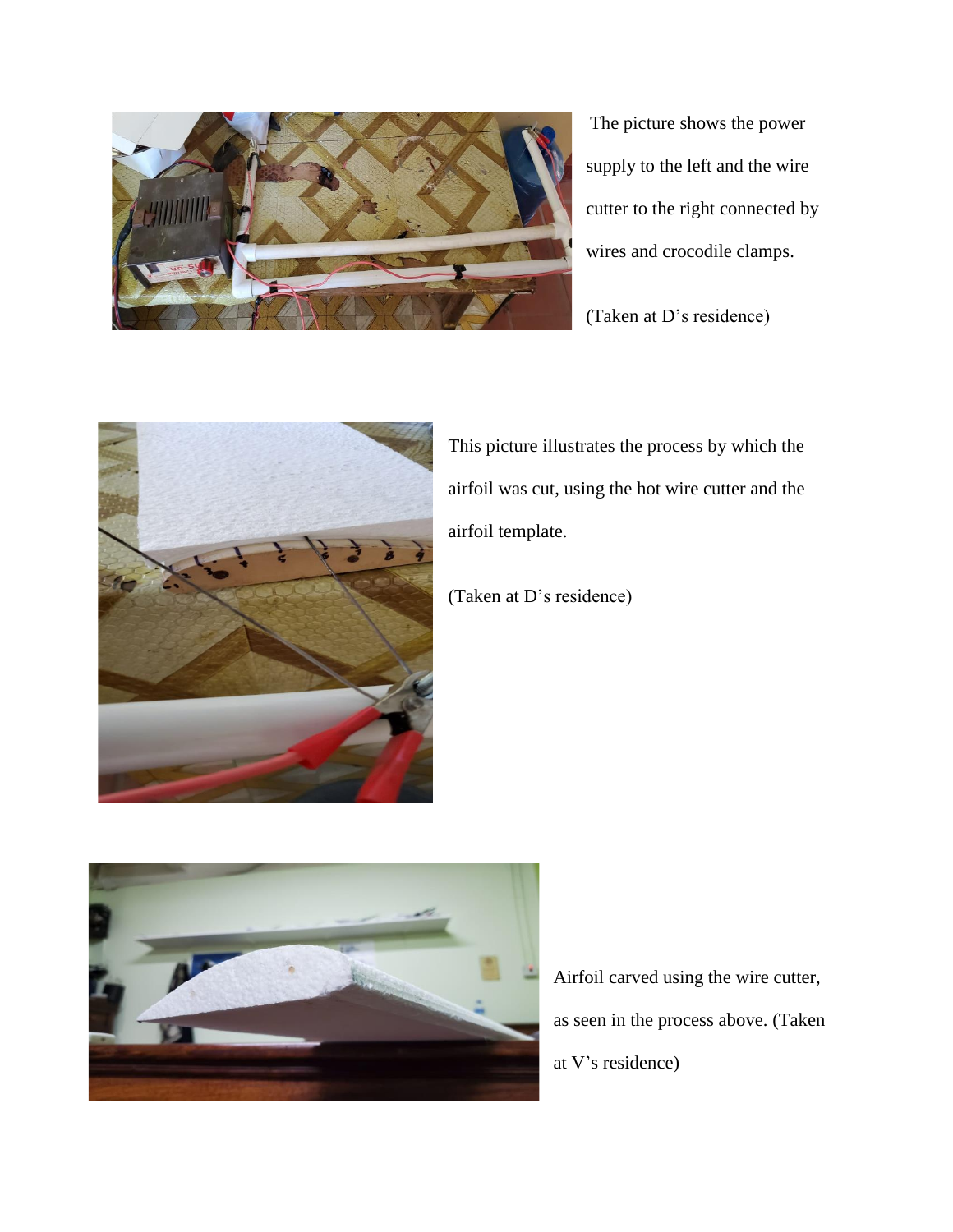



Both pictures illustrate the deflection of the ailerons. (Taken at V's residence)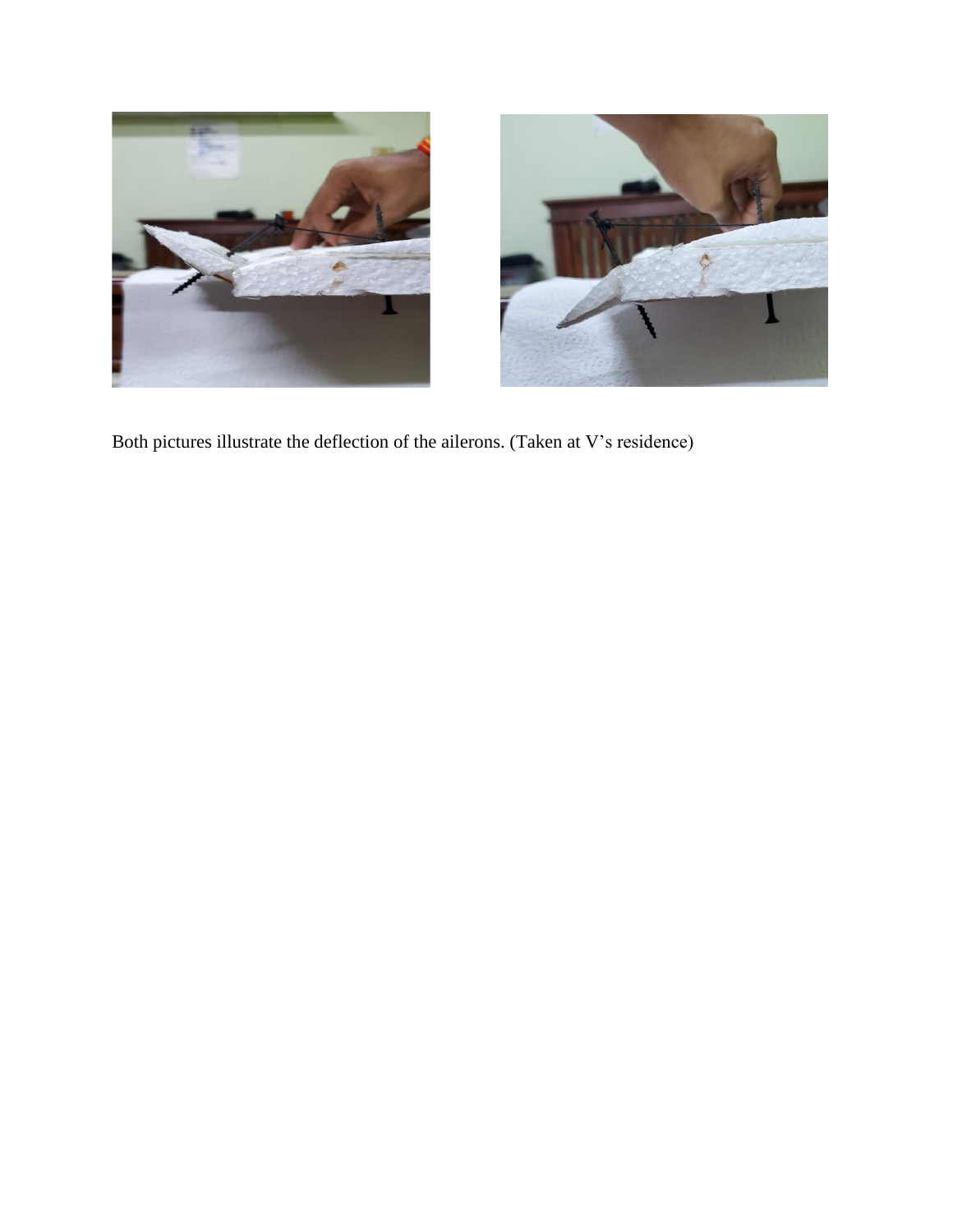## **Related CAD Model (D.)**

Our computer aided design (CAD) model showcasing the differential ailerons allowed us to present a prototype that was available virtually. V. and N. designed the CAD model using the AutoCAD program. Unfortunately, since our entire group was studying remotely, we were unable to apply the CAD model for the 3D printing. Essentially, the CAD model was employed as a guide in constructing the visual aid. Moreover, the CAD model granted us the ability to illustrate the prototype when teaching the aerospace concept and its importance in aircraft control surfaces over the Zoom meeting.

The following is a screenshot of the CAD model that was designed.

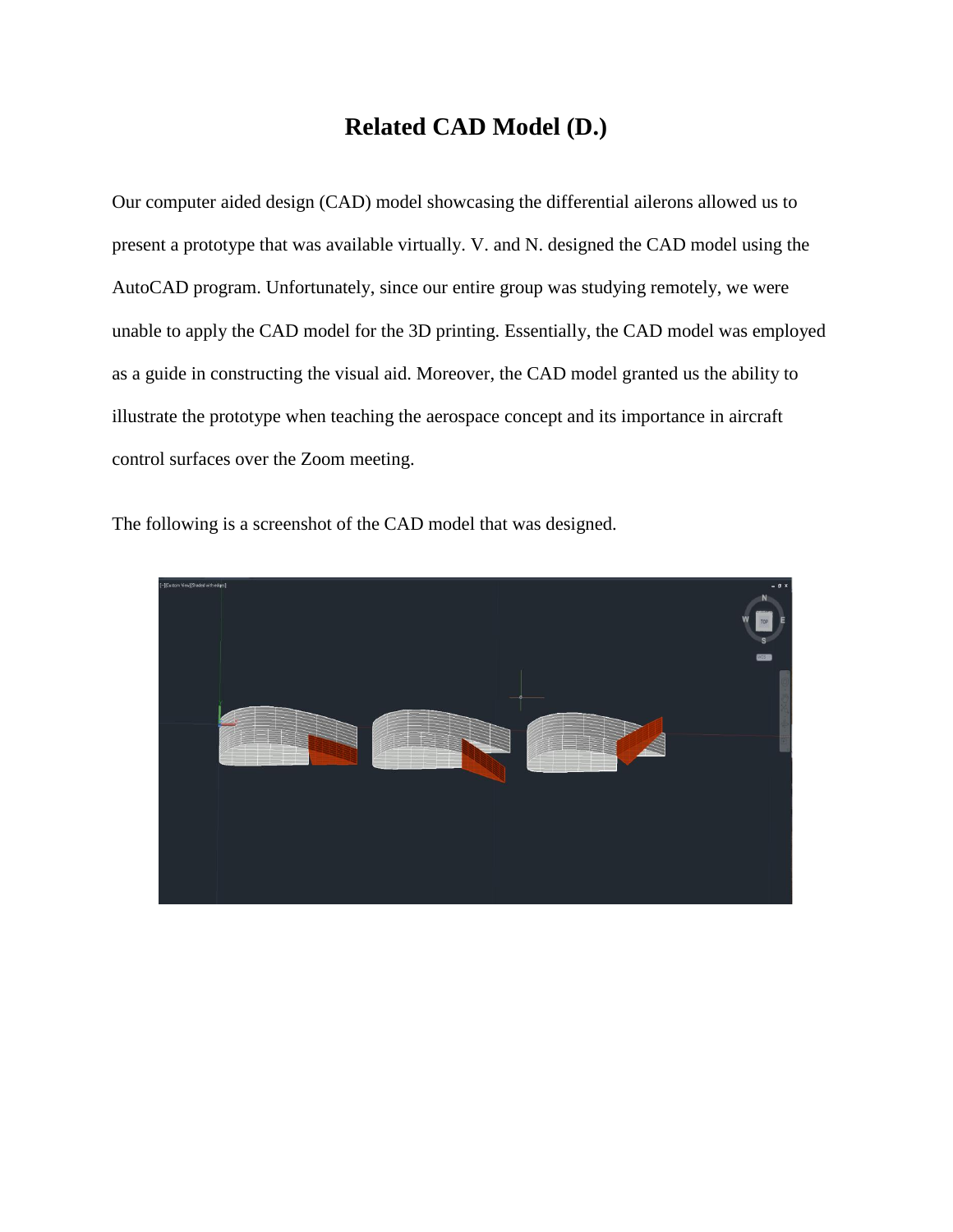### **Teaching Someone Using the Visual Aid (N.)**

Our team presented the differential aileron concept to V's cousin, Z. via Zoom. We used the screen sharing feature to illustrate the CAD model which aided in better explaining the concept. The airfoil that was fabricated was presented simultaneously, as an explanation was given to Z.. Essentially, the ailerons were deflected in opposite directions using the string, to demonstrate that the downward deflected aileron was at a smaller angle to chord line than the upward deflected aileron.

The following is a screenshot showing the process by which the concept was taught to Z..

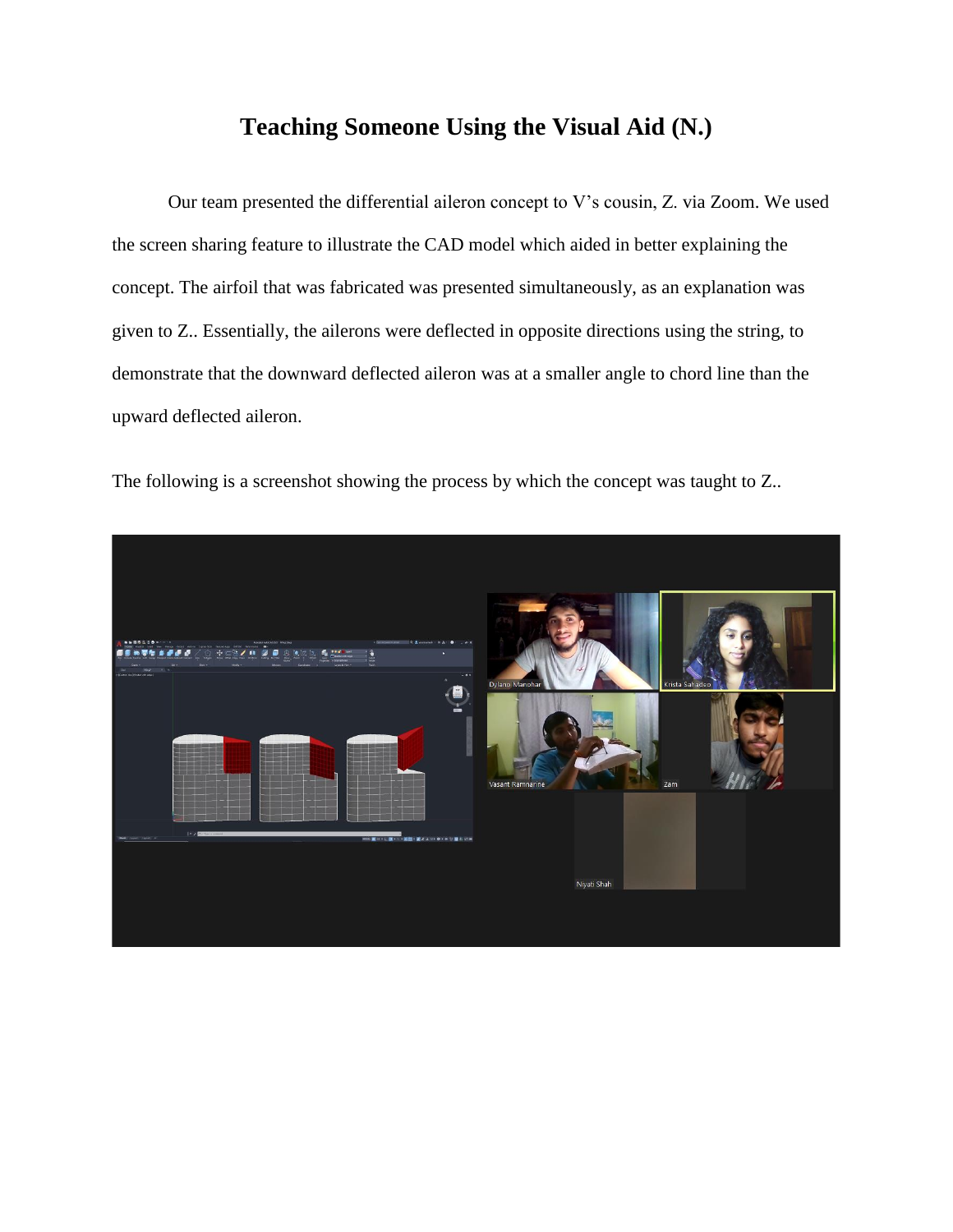### **Lessons Learned (K.)**

Throughout the duration of this project, our team encountered some trivial problems which were resolved. In the process of resolving these issues, essential lessons were learnt.

Namely, the first problem we faced was our geographical distance from each other. Three of our members, K., D. and V. were from Trinidad and Tobago, however, since N. resides in Kenya, this created a major geographical separation. The lesson we learnt was how to properly and efficiently divide the workload among ourselves and overcome the disadvantage of being situated in different parts of the world. This aided in strengthening our teamwork skills.

Additionally, another problem we encountered was in the actual fabrication of the visual aid. Initially, we tried adhering two Styrofoam pieces together, each of 1 inch thickness, with the use of all-purpose white glue. This was done to acquire a suitable thickness for cutting the airfoil. However, this was unsuccessful as the glue did not hold the pieces together properly. Also, this would not have produced a clean cut of the airfoil. After this, we obtained one Styrofoam piece of accurate thickness. The lesson we grasped from this event was the best possible way of achieving the cleanest cut was to use one piece of Styrofoam instead of two stuck together.

Moreover, the placement of the attachment points for the aileron played a major role in determining if the linkage system between the two ailerons would succeed. At first, the attachment point was too close to the hinge which required a greater force to deflect the aileron upwards. This resulted in structural damage to the airfoil. To alleviate this, a longer screw was used. As mentioned before, we learnt an important lesson through this initial error.